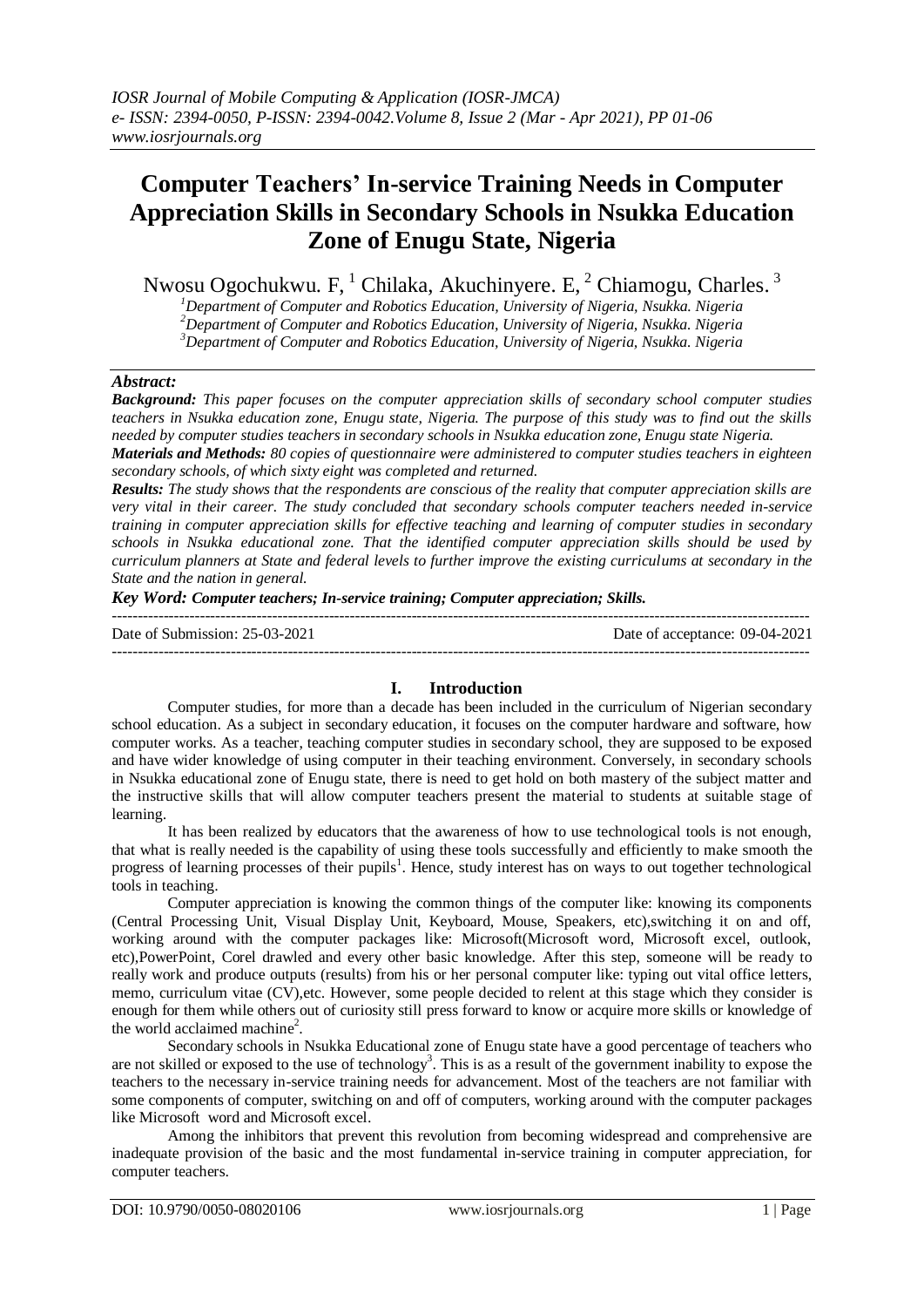Secondary school in Nsukka are so well equipped with computers and its accessories, but when one take a closer look, one finds out that the computer laboratories are not used, they are covered up with dust and cobwebs. Most of the cables have been eaten up by rats and termites. A computer teacher in one the secondary schools in Nsukka education zone, owned up that they cannot use the computers because they are not skilled on how to use the computer even to type with it, talk more of teaching the students with it. Even as government have inculcated computer studies in secondary schools, that Nsukka is lagging behind as per the use of these computers in teaching. So these calls for in-service training needs for computer teachers in secondary schools in Nsukka, as to understand the basics of computer appreciation skills.

#### **Computer teachers**

A computer teacher is a career educator in the teaching of computer knowledge and associated technical areas, who coaches and teaches students in the rudiments of computer software and hardware. Creates lesson plans that are apposite for the age and abilities of the students in the class<sup>4</sup>.

The work depiction of a computer teacher is to teach the values of computers to students of diverse ages and at different levels. Computer teachers may be employed in primary, junior secondary, senior secondary schools of both private and public schools.

Computer teacher is an education professional that is responsible for teaching computer programming or usage skills to students in school<sup>3</sup>. He went further to include computer teachers' duties to include developing classroom lesson plans, delivering lectures and info to the class, and working with students on a one on one basis. The qualifications needed for a career as a computer instructor include a degree in computer science education, master's degree and significant experience with computers. If you want to teach at the primary or secondary level, you need at least a National Certificate in Education (NCE). A computer teacher needs strong teaching skills and a firm understanding of computers $3$ .

#### **In-service training**

In-service training is a systematic process of altering the behaviour and/or attitudes of employees in a direction to increase organizational goal achievement<sup>5</sup>. A formal in-service training programme is an effort by the employer to provide opportunities for the employee to acquire job-related skills, attitudes, and knowledge. Learning is the act by which the individual acquires skills, knowledge, and abilities which result in a relatively permanent change in his behaviour. In-service training is part of the process of development that advances and maintains individuals within an organisation. In-service training is a tool, it is instruction in a myriad of forms and settings, where both technical and conceptual knowledge and skills are imparted to employees, both nonmangers and managers<sup>6,7</sup>.

In-service training stated that employee training is a major undertaking for employers. The reasons given tend to relate to the kind of training being offered<sup>6</sup>. They include:

- To improve the quantity of output.
- To improve the quality of output.
- To lower the expenses of waste and equipment maintenance
- To lower number and costs of accidents.

 To lower turnover and absenteeism and increase job satisfaction, since training can improve the employee's' self-esteem<sup>6</sup>.

One of the first step in managing in-service training needs and objectives is to determine training needs and set objectives for these needs<sup>7</sup>. One way to analyse training needs is in a framework of three levels of analysis; organisational, operational, and individual:

**Organizational Analysis:** Training managers examine the strategic objective and strategic plans to determine if there are added training needs. These usually can be derived from the results of employment planning or past training.

**Operational analysis:** At this level, training mangers analyse the specific ability needs determined by job descriptions and job specifications of the jobs in a work area or work unit. They may also observe the job performance of work groups and survey jobholders, supervisors, training committees and others. The results of a unit's output- its efficiency and effectiveness - can also be analysed to determine training needs.

**Person Analysis:** Moving to the individual employee's training needs, training managers can measure individual performance (efficiency and effectiveness) against standards. This can be done by interviews, observation, attitude surveys, or objective records of performance. Thus, all three levels-organisation, operational, and individual gap between expected results and actual results can suggest training needs.

It was noted<sup>8</sup> that both training for the unskilled and retraining for the obsolete employee follow one of four approaches, which combine elements of the where and what of training. The four principal types of in-service training are; apprenticeship, vestibule, on-the-job training, and off-the-job training.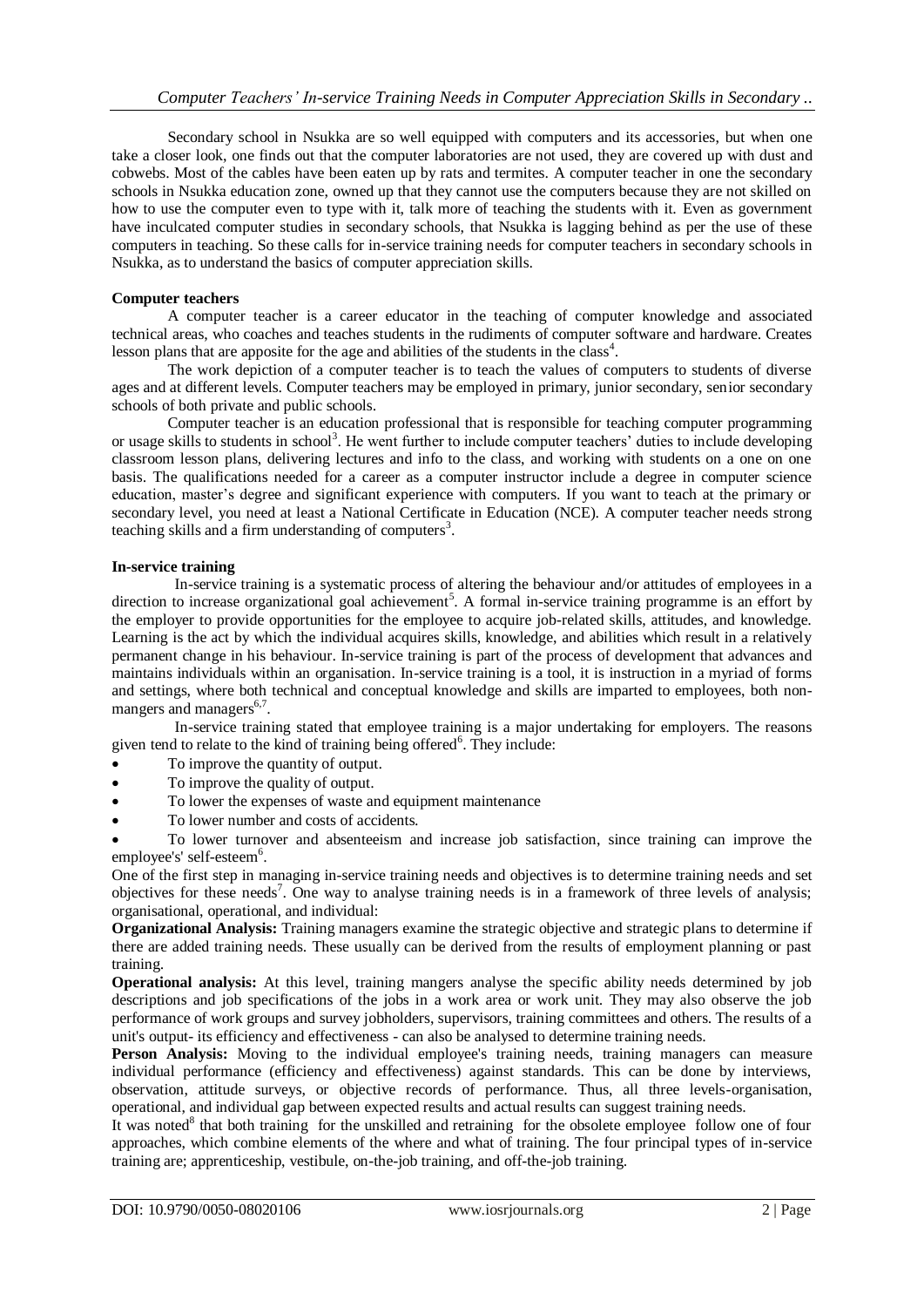**Apprentice Training:** Apprentice training is a combination of on-the-job- and off-the-job training. It requires the co-operation of the employer, trainers at the work place and in schools (such as vocational schools), government agencies, and the skill trade unions. The apprentice commits herself or himself to a period of training and learning that involves both formal classroom learning and practical on-the-job experience.

**Vestibule Training:** Here, the trainee learns the job in an environment that stimulates the real working environment as closely as possible but is not involved in actual work. The trainee may, for example, run a machine under the supervision of a trainer until he or she learns how to use it properly, and only then be sent to the shop floor or store/supermarket.

**On-the-Job Training:** Probably the most widely used method of training (formal and informal) is on-the-job training. The employee is placed into the real work situation and shown the job and the tricks of the trade by an experienced worker or the supervisor. Apparently this programme is simple and relatively less costly.

**Off-the-Job Training:** Other than apprenticeship, on-the-job training, and vestibule training, all other training is off the job, whether it is done in organization classrooms, vocational schools, or elsewhere. Organizations with the biggest training programmes often use off-the-job training.

Development programmes for professionals such as Scientists and Engineers usually involve their return to universities or research centres for seminars, or sabbaticals may be granted for work leading to post-doctoral programmes or advanced degrees (e.g. sandwich programme)<sup>7</sup>.

The following are types of training<sup>9</sup>;

**Orientation and Induction:** Orientation involves introducing the newly recruited staff to the organisation, the "working relationship, organigram, organizational hierarchy.

**Refresher Course:** This is the type of training where workers are withdrawn for short period from their employment to enable them receive training. This takes place especially when there are new discoveries, innovations or new work tools procured.

**Management Seminars, Conferences and Workshops:** This type of training enables the employees to share ideas and rob minds with other people. However, participants learn a lot, papers during such training are normally presented by authorities and experts in different fields. It keeps participants abreast of new developments in the field.

**University-based Training:** Most organizations adopt a policy to grant study leave with or without pay to enable their employees pursue full time studies in the tertiary institutions within the country or overseas.

**University-based Part-time Programme:** With the advent of university of the air, mature students and other part-time, evening or sandwich programmes in tertiary institutions employers now make great use of the opportunity. Some employers have a policy to sponsor employees participating in the programme or agree with them on times to be on or off duty to enable them pursue their programmes. Many employers and employees have benefited immensely from such programmes.

#### **Computer Appreciation Skills**

Computer, a vital tool, which has brought about remarkable changes in our lives, making it compulsory on everyone to learn it. Computer today has become a ever present tool used at homes, schools, offices, hospitals and even prisons. You can no longer do anything today without using PC or labtop. For this reason, everyone needs to be literate about it. There are basis skills needed for one to be said to have computer appreciation skills 2 of which includes;

**[Word Processing](https://amzn.to/2QHShb7) Skills:** computer studies teacher should be able to use some type of word processing program to complete written tasks in a timely manner.

**[Spreadsheets](https://amzn.to/2J9IB4P) Skills:** Computer studies teacher should be able to use some type of spreadsheet program to compile grades and chart data.

**[Database](https://amzn.to/2UBPW2D) Skills:** Computer studies teacher should be able to use some type of database program to create tables, store and retrieve data, and query data.

**Electronic Presentation Skills:** Computer studies teacher should be able to use electronic presentation software like PowerPoint, to create and give electronic presentations.

**World Wide Web Navigation Skills:** Computer studies teacher should be able to navigate the World Wide Web and search effectively for data on the Internet.

Web site Design Skills: Computer studies teacher should be able to design, create, and maintain a faculty/educator Web page/site.

**E-Mail Management Skills:** Computer studies teacher should be able to use e-mail to converse and be able to send attachments and create e-mail folders.

**Digital Cameras Knowledge:** Computer studies teacher should know how to operate a digital camera and understand how digital imagery can be used.

**Network knowledge applicable to your organization:** Computer studies teacher should know the basics of computer networks and understand how their school network works.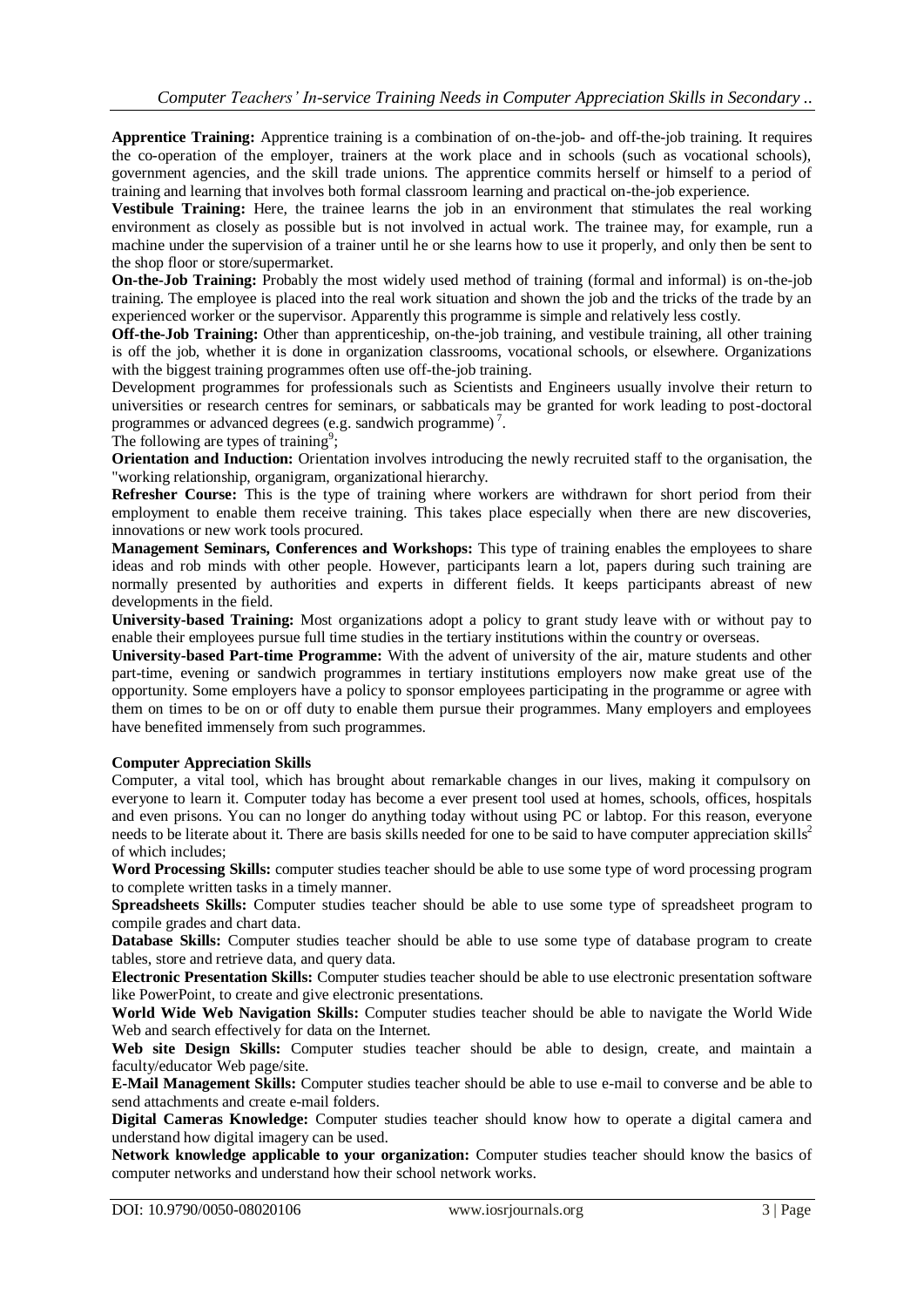**Downloading Software from the Web Knowledge:** Computer studies teacher should be able to download software from the web and know of the major sites that can be used for this purpose.

### **II. Materials and Method**

This study was used in investigating Computer studies teachers' in-service training needs in computer appreciation skills in secondary schools in Nsukka education zone. Specifically, a questionnaire was designed and distributed to targeted audience who are computer teachers in secondary schools. Eighty copies of the questionnaire were distributed among the computer teachers. Sixty eight copies of the questionnaire were completed, returned and found utilizable.

**Study Design**: The survey research method

**Study Location:** This study was carried in Nsukka education zone, Enugu state Nigeria. In Nsukka educational zone, computer studies is taught in the three local government area that made the education zone; namely Igbo-Etiti, Nsukka, and Uzo-Uwani local government areas. This three local government area have 58 government owned secondary schools. Computer studies is taught by computer teachers holding an undergraduate degree in Computer Education, Computer Science with a Professional Diploma in Education, masters in Computer education. Secondary education in Nigeria is divided into two; the Junior secondary and the senior secondary. Computer studies in taught in both junior and senior secondary schools. In general, the objective of computer studies as a subject in Nigerian curriculum is to enable students use the computer and thereby acquire basic skills such as using the keyboard, accessing and editing a file at the operating system level; use the computer to facilitate learning; and develop rudimentary skills in the use of computer for text writing, computation and  $data<sup>10</sup>$ .

**Sample size:** 68 respondents.

#### **III. Analysis/Results**

Out of the 80 copies of the questionnaire distributed to the respondents, 68 (85%) were completed, returned and found useable for the purpose of this analysis. The age bracket of the respondents was, 25-30 (42.64%) while 31-40 (38.24%) and 41-50 (19.12%).A higher number of female 36 (52.94%) as against 32 (47.06%) males, constitute the study's respondents

| Table no 1: Distribution of Respondents by Year of teaching experience |  |  |
|------------------------------------------------------------------------|--|--|
|------------------------------------------------------------------------|--|--|

|           |             | . .       |
|-----------|-------------|-----------|
|           | Respondents | Frequency |
| $1 - 5$   | 33          | 48.52%    |
| $6-10$    | 18          | 26.47%    |
| $11 - 15$ |             | 17.65%    |
| Above 15  |             | 7.36%     |

From the above table, the computer studies teachers from  $1 - 5$  years has the maximum number of respondents  $(48.52%)$  while computer studies teachers between  $6 - 10$  years  $(26.47%)$ ,  $11 - 15$  years  $(17.65%)$  and 15 years above (7.36%) in that order

| Table no 2: Distribution of Respondents by Qualification |             |           |  |  |
|----------------------------------------------------------|-------------|-----------|--|--|
|                                                          | Respondents | Frequency |  |  |
| $B.Sc$ (Ed)                                              | 33          | 48.53%    |  |  |
| <b>PGDE</b>                                              |             | 22.06%    |  |  |
| M.Sc.(Ed)                                                | 20          | 29.41%    |  |  |

The table shows the level of education of the respondents , Bsc (ed) had the highest (48.53%) while PGDE had (22.06%) while M.Sc (ed) (29.41%) respectively.

**Table no 3:** Mean Ratings of the Respondents on In-service Training Needs of Computer Teachers in Computer Appreciation Skills in Secondary School in Nsukka Educational Zone ( $N = 68$ ).

| S/N | Computer appreciation skills                                             | X(Bar) | SD.  | Remarks                 |
|-----|--------------------------------------------------------------------------|--------|------|-------------------------|
| 1.  | Understanding the functions of various computer hardware and peripheral. | 3.64   | 0.59 | <b>Highly Needed</b>    |
| 2.  | Being able to recognize different types of input/output devices and what | 3.45   | 0.62 | <b>Averagely Needed</b> |
|     | they can be used for.                                                    |        |      |                         |
| 3.  | Ability to troubleshoot basic problems relating to hardware devices.     | 3.50   | 0.59 | <b>Highly Needed</b>    |
| 4.  | Understanding the different types of storage and their specific uses and | 3.30   | 0.60 | <b>Averagely Needed</b> |
|     | capacities.                                                              |        |      |                         |
|     | Ability to name multiple software applications and their common uses     | 3.38   | 0.58 | <b>Averagely Needed</b> |
| 6.  | Ability to know the terminology relating to storage component.           | 3.41   | 0.58 | <b>Averagely Needed</b> |
|     | Ability to utilize the computer hardware and peripherals.                | 3.68   | 0.57 | <b>Highly Needed</b>    |

DOI: 10.9790/0050-08020106 www.iosrjournals.org 4 | Page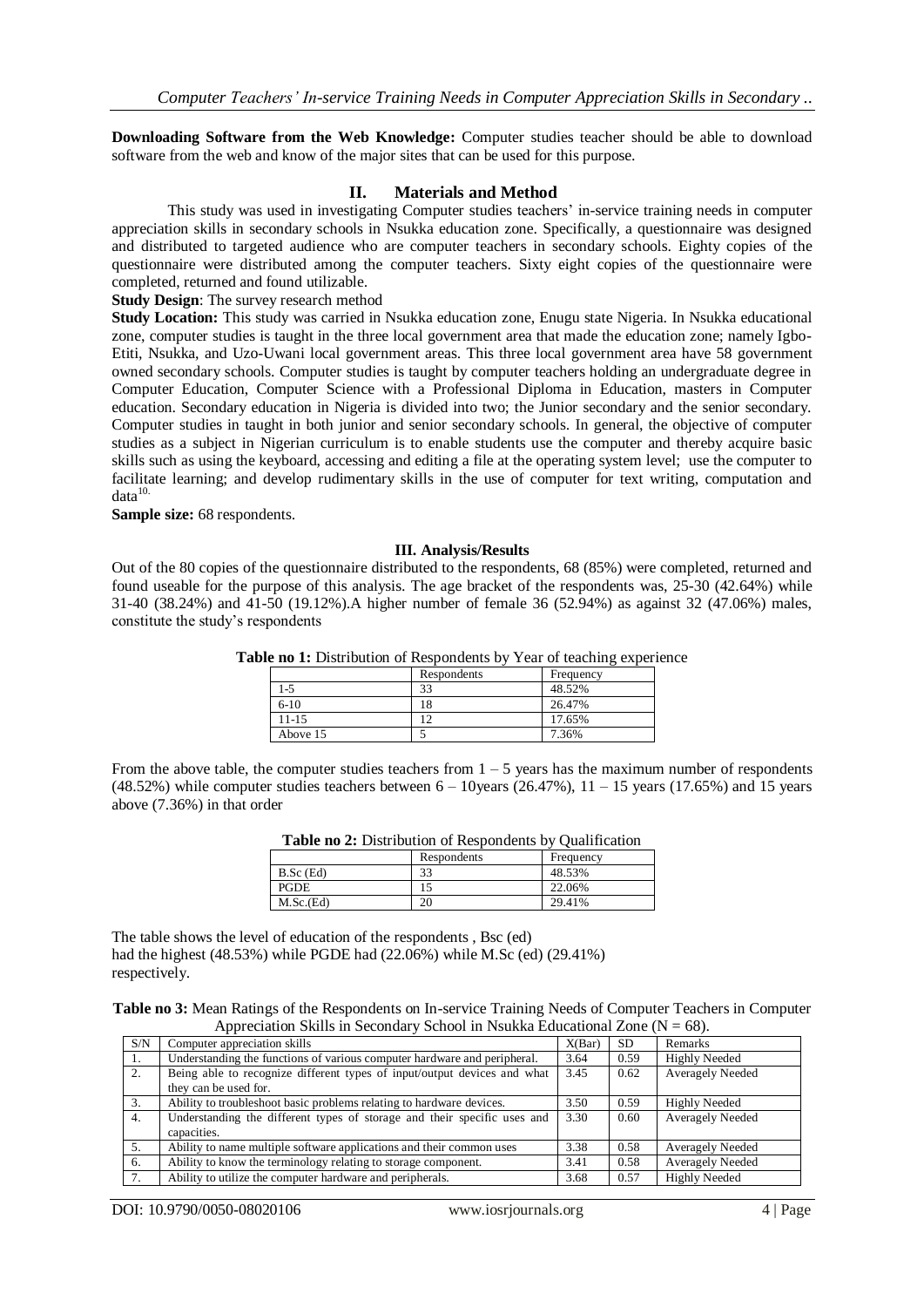| 8.  | Ability to access the features of windows when needed.                         |      | 0.59 | <b>Averagely Needed</b> |
|-----|--------------------------------------------------------------------------------|------|------|-------------------------|
| 9.  | Ability to use window help menu to search for topics.                          | 3.60 | 0.55 | <b>Highly Needed</b>    |
| 10. | Ability to start a personal computer (PC) and log on to window<br>environment. | 5.55 | 0.56 | Highly Needed           |
|     | <b>Cluster Summary</b>                                                         | 3.51 | 0.49 | Highly Needed           |

Note:  $\overline{X}$  = Mean

*SD = Standard Deviation* 

*N = Number of Respondents*

Data presented in Table 3 showed that the mean ratings of the responses of the respondents on 5 out of the 10 identified computer appreciation skills had mean values that ranged from 3.50 to 3.68 which fell within real limit of number  $3.50 - 4.00$ . This indicated that computer teachers highly needed in-service training on the 5 identified computer appreciation skills in Secondary schools in Nsukka education zone. The mean values of the remaining 5 computer appreciation skills ranged from 3.30 to 3.45 which fell within real limit of number 2.50 – 3.49. This indicated that the computer teachers averagely needed in-service training skills in the remaining 5 appreciation skills in Secondary schools in the study area. The standard deviation values of the 10 items in the table ranged from 0.55 to 0.62 which indicated that the responses of the respondents are close to one another and to the mean.

#### **III. Discussion**

The findings of this study on research question one revealed that computer teachers in secondary schools in Nsukka education zone needed in-service training in computer appreciation skills which include: understanding the functions of various computer hardware and peripheral, being able to recognize different types of input/output devices and what they can be used for, ability to troubleshoot basic problems relating to hardware devices, ability to utilize the computer hardware and peripherals, ability to access the features of windows when needed, ability to use window help menu to search for topics, ability to start a personal computer (PC) and log on to window environment and ability to name multiple software applications and their common uses.

The findings of this study on computer appreciation where computer teachers needed in-service training agreed with the findings of the study conducted by International Labour Organization<sup>11</sup> on training youth for employment where the findings showed that computer appreciation skills required by youth for job include: understanding the functions of various computer hardware and peripheral, troubleshooting basic problems relating to hardware devices, naming multiple software applications and their common uses and knowing the terminology relating to storage component.

In addition, the findings of this study conformed with a study that revealed that the Business Education graduates require basic electronic office skills in computer appreciation in order to gain employment and be productive on their jobs $12$ . The study recommended that authorities should make conscious effort to ensure that educational institutions are well equipped with computers, internet facilities, word processors, printers, scanners, photocopiers and other relevant equipments. This will help to ensure that the requisite skills are instilled in the students. Computer appreciation is the first step for anybody wanting to do stuff with computer<sup>2</sup>. No matter the form of industry or the size, computer appreciation plays great roles from the beginning to the end of organizational structure.

## **IV. Conclusion**

There is adequate number of computer teachers in secondary schools in Nsukka but without sufficient computer appreciation skills to use the available facilities in the school for meaningful instructional delivery. This might have resulted from the teachers' inability to get exposed to the necessary advancement programmes through in-service training for skill update. It is against this background that this study was carried out to identify skills in computer appreciation where secondary school computer teachers needed in-service training for effective teaching of computer in secondary schools in the study area.

The study thereby concluded that secondary schools computer teachers needed in-service training in computer appreciation skills for effective teaching and learning of computer studies in secondary schools in Nsukka educational zone. This finding when properly utilized by the major stakeholders in Enugu state education sector could possibly help to address the current trend of inadequate computer appreciation skills of secondary school teachers for effective instructional delivery in line with the current struggle for e-learning and advancement technological development.

Based on the findings and conclusions drawn from the study, the following recommendations were made for implementation by the government:

1. That the State government through its ministry of education should help put together the identified computer appreciation skills into programmes for re-training the teachers for skill update in the State.